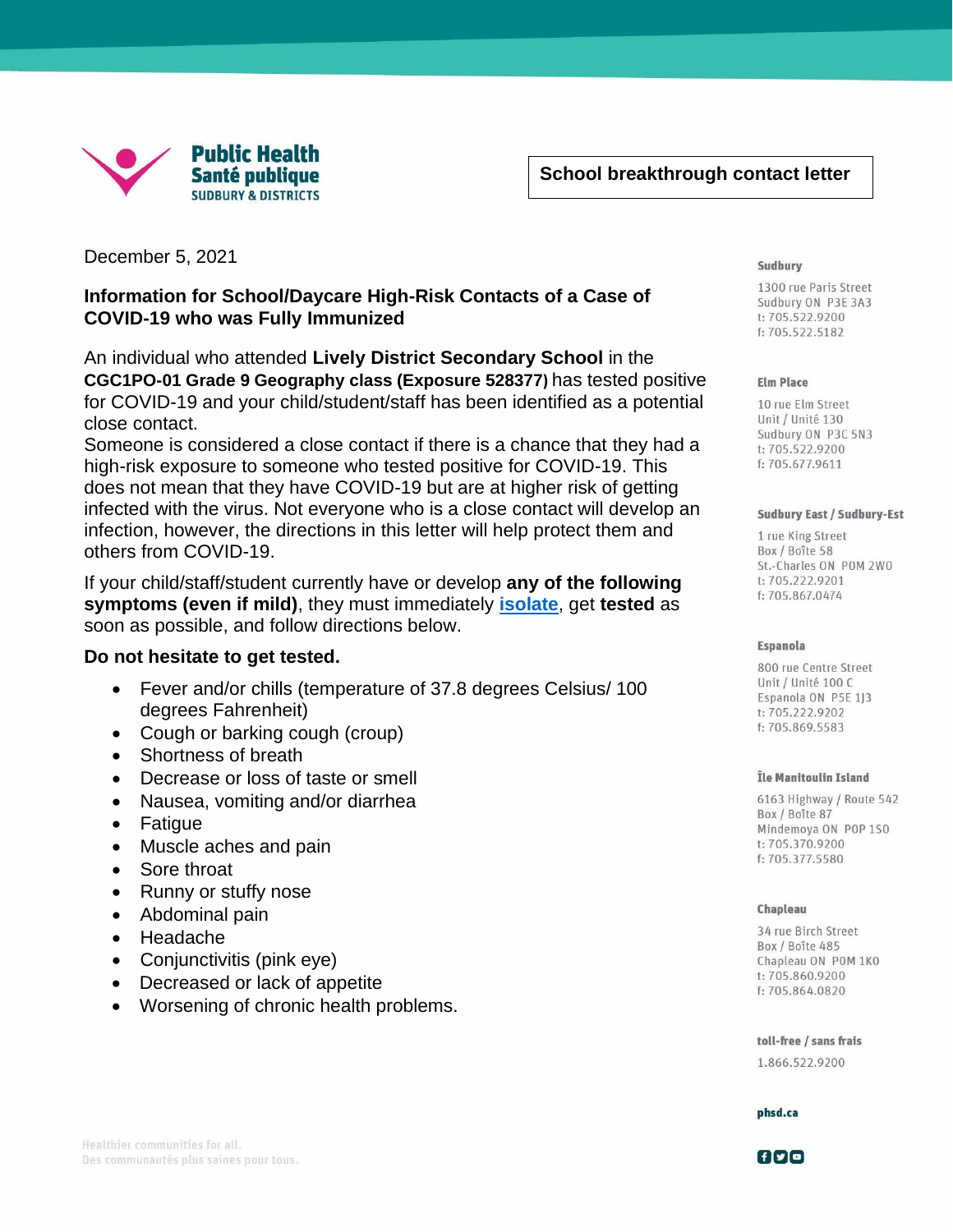School/Daycare High-Risk Contacts of a Case of COVID 19 in Someone who was Fully Immunized December 5, 2021 Page 2

Please note that a legally enforceable *Class Order under the [Health Protection and](https://www.phsd.ca/health-topics-programs/diseases-infections/coronavirus/closures-orders-and-enforcement-covid-19/class-order-made-pursuant-to-section-22-5-0-1-of-the-health-protection-and-promotion-act-r-s-o-1990-c-h-7-october-28-2021/)  [Promotion Act,](https://www.phsd.ca/health-topics-programs/diseases-infections/coronavirus/closures-orders-and-enforcement-covid-19/class-order-made-pursuant-to-section-22-5-0-1-of-the-health-protection-and-promotion-act-r-s-o-1990-c-h-7-october-28-2021/)* is currently in effect. It requires all individuals in Public Health Sudbury & Districts' service area who are either a case, potential case or contact of a case, to follow Public Health direction.

Due the rapid rise in COVID-19 cases and in consultation with Ontario's Chief Medical Officer of Health, Public Health Sudbury & District is requiring all those identified as **close contacts of a case of COVID-19 in someone who was fully immunized to seek testing and self-isolate regardless of their own immunization status or if previously positive for COVID-19 in the last 90 days**. If the isolation period changes or is extended, you will be notified by letter. **It is critical that you carefully follow the Public Health direction in this letter.**

Note that for this situation, the day 7 date is **December 12** and the day 10 date is **December 15**, as referred to in the table below.

# **Instructions for Testing and Self-Isolation**

| When<br>should the<br>child/staff<br>get tested? | If child/staff has any COVID-19 symptoms (even if mild - see list<br>above), seek PCR testing immediately. If they test negative, seek a<br>repeat test on or after day 7.                                                                         |
|--------------------------------------------------|----------------------------------------------------------------------------------------------------------------------------------------------------------------------------------------------------------------------------------------------------|
|                                                  | If child/staff <b>does not have any symptoms</b> , seek PCR testing on or<br>after day 7.                                                                                                                                                          |
|                                                  | Rapid Antigen Tests are NOT to be used as they are only for<br>screening purposes for individuals without symptoms and who are not<br>contacts of a case). COVID-19 assessment centers are listed below.                                           |
| Does the<br>child/staff<br>need to<br>isolate?   | They are required to self-isolate immediately following notification that<br>they were considered a close contact to someone who tested positive<br>for COVID-19                                                                                   |
|                                                  | If they test <b>negative</b> and if they have no new or worsening symptoms,<br>they must continue to self-isolate up to and including day 10. They<br>may stop self-isolating after day 10.                                                        |
|                                                  | If they experience new or worsening symptoms after their negative<br>test, contact Public Health for further assessment and direction.                                                                                                             |
|                                                  | If they test <b>positive</b> , continue to self-isolate. Public Health will contact<br>you within 24 hours to advise you of the date that their isolation will<br>end in addition to further information you require for their self-<br>isolation. |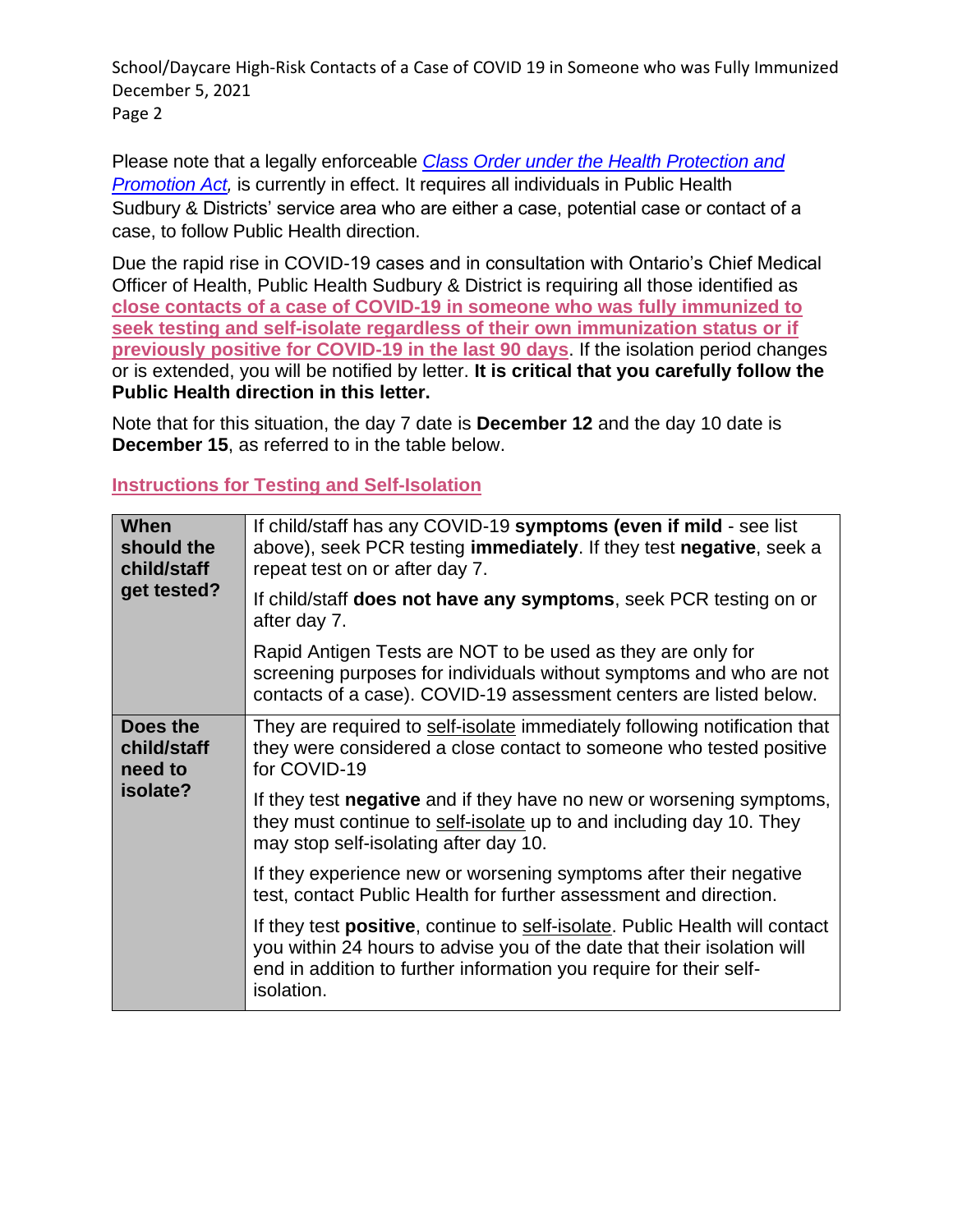School/Daycare High-Risk Contacts of a Case of COVID 19 in Someone who was Fully Immunized December 5, 2021 Page 3

| When can<br>the<br>child/staff<br>return to<br>school/<br>daycare/<br>work? | If they test negative, and provided no new or worsening symptoms,<br>they can return after day 10 as long as at that time they have no fever<br>and symptoms have been improving for at least 24 hours, or 48 hours<br>for gastrointestinal symptoms (e.g., vomiting, diarrhea).<br>If they test positive, they can return following the self-isolation period<br>that will be communicated by Public Health.<br>If they do not get tested and had any symptoms (even mild) within<br>their 10-day self-isolation period, they must continue to isolate and<br>contact Public Health to attain further direction on their return date.<br>If they do not get tested and had no symptoms for their entire 10-<br>day self-isolation period, they can return after day 10.                                                                                                                                                                                                                                                                                                                                                                                                                   |
|-----------------------------------------------------------------------------|--------------------------------------------------------------------------------------------------------------------------------------------------------------------------------------------------------------------------------------------------------------------------------------------------------------------------------------------------------------------------------------------------------------------------------------------------------------------------------------------------------------------------------------------------------------------------------------------------------------------------------------------------------------------------------------------------------------------------------------------------------------------------------------------------------------------------------------------------------------------------------------------------------------------------------------------------------------------------------------------------------------------------------------------------------------------------------------------------------------------------------------------------------------------------------------------|
| When do<br>household<br>members<br>need to self-<br>isolate?                | Household members need to self-isolate if any of the following<br>conditions apply. If none apply, household members do not need to<br>self-isolate.<br>1. All household members must self-isolate if the child/staff tests<br>positive regardless of household members' immunization status<br>or if previously positive for COVID-19 (Public Health will contact<br>you within 24 hours);<br><b>OR</b><br>2. For household members who are not fully vaccinated or previously<br>positive for COVID-19 in the last 90 days, they must self-isolate if<br>the child/staff is symptomatic and is waiting for test results.<br>Fully immunized/previously positive household members do not<br>need to self-isolate;<br><b>OR</b><br>3. For household members who are not fully vaccinated or previously<br>positive for COVID-19 in the last 90 days and are attending<br>daycare or are students at elementary or secondary school,<br>they must stay away from school/daycare and not gather with<br>unvaccinated persons outside of their household until after day 10.<br>Please refer to these directions COVID-19: What to do if your child is<br>dismissed from school or childcare |

For anyone who is required to self-isolate, Public Health Ontario's resource [How To](https://www.publichealthontario.ca/-/media/documents/ncov/factsheet/2021/04/child-isolation/fact-sheet-self-isolation-child.pdf?la=en#:~:text=Ways%20to%20support%20the%20child%20who%20needs%20to%20self%2Disolate%20include%3A&text=A%20parent%20or%20caregiver%20should,children%20safe%20in%20the%20home.&text=Provide%20hugs%20and%20cuddles%2C%20but,(e.g.%2C%20avoid%20kisses).)  [Care for a Child Who Needs to Self Isolate](https://www.publichealthontario.ca/-/media/documents/ncov/factsheet/2021/04/child-isolation/fact-sheet-self-isolation-child.pdf?la=en#:~:text=Ways%20to%20support%20the%20child%20who%20needs%20to%20self%2Disolate%20include%3A&text=A%20parent%20or%20caregiver%20should,children%20safe%20in%20the%20home.&text=Provide%20hugs%20and%20cuddles%2C%20but,(e.g.%2C%20avoid%20kisses).) provides more information.

If you are concerned about new or worsening symptoms of COVID-19, contact Telehealth Ontario at 1.866.797.0000, or your health care provider.

Call 911 or take your child to the nearest hospital immediately if your child is experiencing any of the following symptoms:

- Severe difficulty breathing (struggling for each breath, can only speak in single words)
- Severe chest pain (constant tightness or crushing sensation)